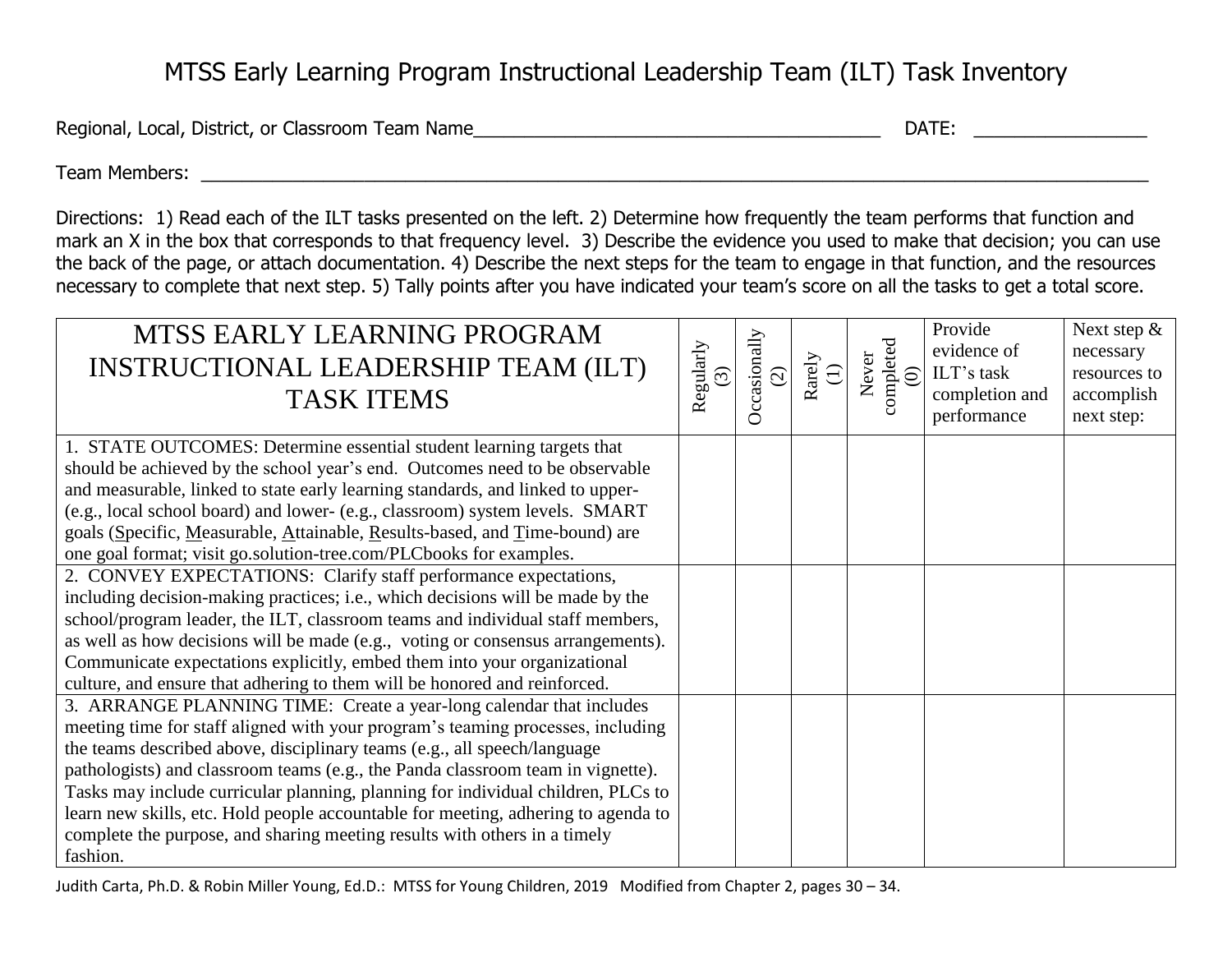| 4. CHOOSE ASSESSMENTS: Examine current tools and assessment                       |  |  |  |
|-----------------------------------------------------------------------------------|--|--|--|
| processes to ensure right amount of data from reliable and valid sources is       |  |  |  |
| collected and used for decision-making. Design common assessment processes        |  |  |  |
| to gather data for decision-making at the program, class, and individual student  |  |  |  |
| levels. A program/school-wide timeframe for regular data collection and           |  |  |  |
| decision making across an entire school year also needs to be developed; an       |  |  |  |
| example timeframe is available in Table 2.4 of our book.                          |  |  |  |
| 5. DEPLOY CORE CURRICULUM: Reaffirm it or change it: ensure fidelity              |  |  |  |
| and dosage; align objectives / outcomes of multi-week, conceptually designed      |  |  |  |
| units. Examine core curriculum, as well as supplemental curricula, and student    |  |  |  |
| performance data to ensure match to students' needs. Reaffirm choices or          |  |  |  |
| engage in process to adopt curricula to better match your learners' needs. Ensure |  |  |  |
| curricula are implemented with fidelity and proper dosage; develop and align      |  |  |  |
| Instructional Units that are standards based and linked to other systems level    |  |  |  |
| curricula (vertical and horizontal).                                              |  |  |  |
| 6. IMPLEMENT INSTRUCTIONAL STRATEGIES: Ensure core instructional                  |  |  |  |
| methods, and those provided in other tiers, are matched to learners' needs and    |  |  |  |
| curricular objectives. Conduct treatment integrity checks and check delivery of   |  |  |  |
| proper dosage. Ensure availability of a model with more-and less-intensive tiers  |  |  |  |
| and scaffolds; training for technology.                                           |  |  |  |
| 7. CREATE ENVIRONMENTS: Ensure physical (e.g., space, equipment, and              |  |  |  |
| materials), social (e.g., interactions with peers, siblings, family members), and |  |  |  |
| temporal (e.g., sequence and length of routines and activities) environments are  |  |  |  |
| intentionally designed to ensure success for all students, staff, and parents;    |  |  |  |
| inclusive/ blended practices are celebrated.                                      |  |  |  |
| 8. ESTABLISH COMMUNICATION PROTOCOLS: Clarify how you will                        |  |  |  |
| communicate: how often you will initiate communication, how long before you       |  |  |  |
| reply; use of email, public address system, classroom versus program              |  |  |  |
| newsletters, print or electronic formats, use of website; and what types of       |  |  |  |
| information will be communicated by various means. For meetings, decide how       |  |  |  |
| agendas will be set, when to conduct meetings in person or electronically and     |  |  |  |
| where to save minutes.                                                            |  |  |  |
| 9. EMPLOY STRENGTHS-BASED PROBLEM-SOLVING: Set the                                |  |  |  |
| expectation that staff and parents will focus on each child's and family's        |  |  |  |
| personal, familial, community and cultural assets while engaging in strengths-    |  |  |  |
| based problem-solving at all systems' levels. Employ a collaborative, team-       |  |  |  |
| based and data-based, process (see book Chapter 4).                               |  |  |  |

Judith Carta, Ph.D. & Robin Miller Young, Ed.D.: MTSS for Young Children, 2019 Modified from Chapter 2, pages 30 – 34.